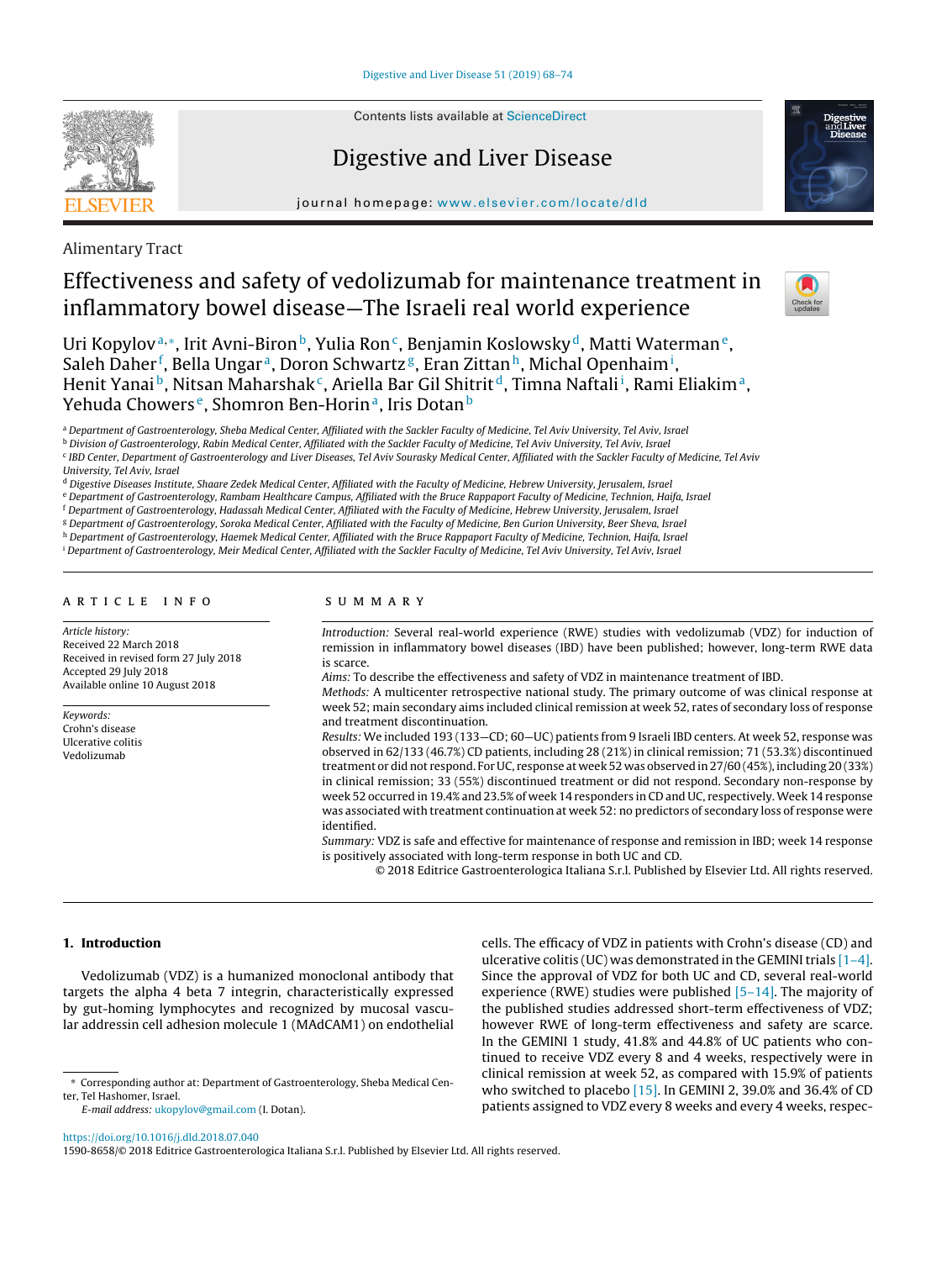tively, were in clinical remission at week 52, as compared with 21.6% assigned to placebo [\[3\].](#page-5-0) In RWE studies assessing VDZ effectiveness after 1 year clinical remission rates varied between 21% and 35% [\[14\].](#page-6-0)

The aims of the current study were to describe the effectiveness of VDZ for maintenance of response and remission in IBD patients, and to evaluate the prevalence and the clinical/demographic factors associated with secondary loss of response and drug discontinuation. The current study is the extension of the previously published Israeli multicenter RWE series that focused on effectiveness and safety during induction (up to 14 weeks) VDZ therapy.

#### **2. Methods**

This was a retrospective, observational pooled national multicenter study including patients from major IBD Centers in Israel. Eligible IBD patients were identified in the databases of the participating centers. All adult IBD patients who received VDZ for active disease at treatment onset (week 0) and accumulated 52 weeks of follow-up (unless the treatment was discontinued before week 52) were eligible for inclusion. All patients that discontinued treatment after receiving even single VDZ infusion were included. Patients not yet reaching 52 weeks of follow-up while still on active VDZ treatment were excluded. Active disease at treatment onset (week 0) was defined as any of the following: for CD—Harvey Bradshaw Index (HBI) >4, Crohn's disease activity index (CDAI) >150; for UC—Lichtiger score >4; simple clinical colitis activity index (SCCAI) >2, partial Mayo score >2 as per availability in each in the participating centers.

VDZ was administered intravenously at a standard dosing regimen (300 mg at week 0, 2, 6 followed by q8w maintenance dosing). Interval between VDZ infusions could be shortened (to q4/q6 weeks) in some of the patients as per discretion of the treating physician.

Retrospective data collection for the current study was approved by the local ethics review board.

#### 2.1. Study definitions

The clinical, endoscopic and laboratory data (as per availability) per each time point was extracted from the patients' clinical charts and electronic records. Clinical remission was defined as HBI  $\leq$ 4, CDAI <150; for UC–SCCAI <2, partial Mayo score  $\leq$ 2 [\[16\].](#page-6-0) Clinical response was defined as improvement in HBI or  $SCCAI \geq 3$ , or improvement in partial Mayo score  $\geq$  2. Use of corticosteroids at week 52 was considered as non-response in all cases. In absence of clinical scores, physician's global assessment (PGA) could be used.

C-reactive protein (CRP)levels were defined as elevated if above the limit of normal as defined by the laboratory of the corresponding participating center.

The main outcome was VDZ discontinuation at week 52. Secondary outcomes included clinical response, clinical remission and corticosteroid-free remission at week 52. Secondary loss of response (LOR) was defined as clinical exacerbation following initial clinical response achieved by week 14 (induction). Need for surgery, initiation of corticosteroids or immunomodulators during the course of treatment were also considered as LOR. Dose adjustments for VDZ were not considered as LOR as long as other definitions of secondary LOR were not met and the patient maintained clinical response at the next time point.

#### 2.2. Statistical analysis

Descriptive statistics were presented as means  $\pm$  standard deviations for parametric variables and medians with interquartile ranges (IQR) for non-parametric continuous variables and percentages for categorical variables. Categorical variables were analyzed by Chi Square/Fisher's exact test and continuous variables-by Ttest/Mann Whitney test as appropriate. A two-tailed p value <0.05 was considered statistically significant. We constructed a multivariate logistic regression model to identify the independent predictors VDZ discontinuation at week 52. Variables with significance level <0.1 on the univariate analysis were included in the model. To investigate the effect of the variables on duration of continued VDZ treatment, we performed a survival analysis using Cox multivariate proportional hazard model for patients that continued treatment after week 14. The model included baseline and week 14 variables with significance level <0.1 on univariate analysis. The analysis was performed using IBM SPSS statistic (Version 20.0) (Armonk, NY, USA).

#### **3. Results**

A total of 193 (133—CD; 60—UC) were enrolled and followed for up to 52 weeks from treatment onset. Baseline clinical and demographic characteristics (Supplementary Tables 1 and 2), effectiveness of induction therapy with VDZ (week 14) and predictors of initial response and adverse events during induction were previously described in detail elsewhere [\[12\].](#page-6-0) Fifteen patients (6/133 (4.5%)—CD, 9/60 (15%)—UC)) were anti-TNF naïve. At week 14, 108/133 (81.2%) CD and 48/60 (80%) of UC patients continued treatment([Fig.](#page-2-0) 1). Fifteen patients (10—CD, 5—UC) received the week 10 dose and all but one continued to receive VDZ q4 weeks; 7/15 of the week 10 dose recipients were considered responsive at week 14. Out of 37 IBD patients that stopped treatment before or at week 14, 35/37 (94.5%) discontinued treatment due to primary nonresponse; 2 patients wished to discontinue VDZ due to pregnancy and 1-for adverse event (hearing loss) ([Fig.](#page-2-0) 1).

Characteristics of patients continuing VDZ treatment after week 14 are detailed in [Tables](#page-2-0) 1 and 2.

#### 3.1. CD

### 3.1.1. Induction data (week 14)

At week 14, 70/133 (52,3%) of patients responded to treatment including 31 (23.3)% who were in clinical remission; 108/133 (81.2%) patients continued VDZ treatment after week 14. Out of 38 patients that continued treatment at week 14 despite nonresponse, 23 continued to be non-responsive and 15 gained clinical response at a later date (2 were in clinical remission by the end of the follow-up).

#### 3.1.2. Maintenance data (week 52)

At week 52, 62/133 (46.7%) were responding to treatment (including 28 (21%) in clinical remission), and 71 (53.3%) discontinued treatment or did not respond. Twenty eight patients discontinued treatment between week 14 and 52; the reason for discontinuation was non-response in 27/28 and adverse event(ITP) in 1 patient. Out of patients that discontinued treatment for nonresponse between weeks 14 and 52, 15/27 were patients that continued treatment despite primary non-response and 12 developed secondary LOR after a median of 23 (12–33) weeks. Overall, secondary LOR by week 52 was experienced by 12/62 (19.4%) of week 14 responders.

At week 14, 32 (29.6%) and at week 52, 11 (13.8%) patients were receiving corticosteroids, respectively. Of the latter, 5 were on corticosteroids at treatment onset and 6 required addition of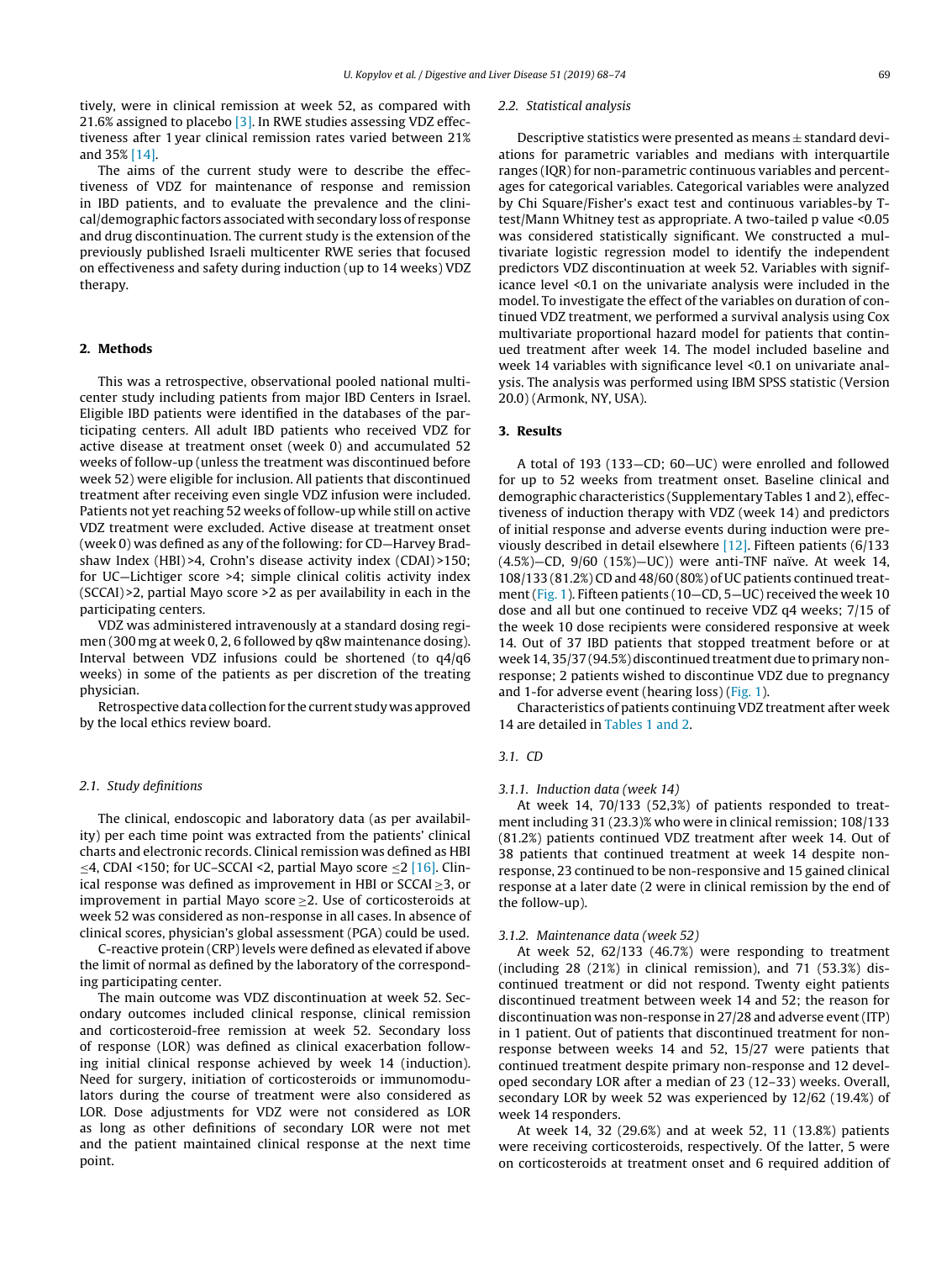<span id="page-2-0"></span>

**Fig. 1.** Treatment discontinuation by week 14 and 52.

## **Table 1**

Clinical and demographic characteristics of IBD [atients starting Vedolizumab therapy.

| Characteristic<br>$CD - n = 133$<br>$UC - n = 60$<br>$40(29-57)$<br>$36(30-49)$<br>Median (IQR) age-yr<br>$27(20-41)$<br>$27(21-37)$<br>Median (IQR) age at disease onset-yr<br>Gender<br>$Male-n(\%)$<br>62 (46.6%)<br>30 (50%)<br>30 (50%)<br>Female $-n(\%)$<br>71 (53.4%)<br>CD location<br>$Ileal-n(\%)$<br>52 (39.6%)<br>$Rectum-n(\%)$<br>1(1.7%)<br>Colonic $-n(\%)$<br>21 (16%)<br>Left-sided $-n(\%)$<br>27 (45%)<br>Ileocolonic $-n(\%)$<br>Extensive $-n(\%)$<br>31 (52.7%)<br>58 (44.3%)<br>CD behavior<br>Non-stricturing non-penetrating n(%)<br>72 (54.1%)<br>Structuring $-n(\%)$<br>26.3 (35.4%)<br>Penetrating- $n(\%)$<br>26 (19.5%)<br>History of perianal disease $-n(\%)$<br>41 (30.8%)<br>Prior surgery for Crohn's disease-n(%)<br>57 (43.2%)<br>Smoking status<br>85 (63.9%)<br>52 (86.7%)<br>$Never-n(\%)$<br>$Current-n(\%)$<br>39 (29.3%)<br>2(3.3%)<br>Past $-n(\%)$<br>9(6.8%)<br>$6(10\%)$<br>Elevated CRP-n(%)<br>89/115 (77.4%)<br>37/55 (67.3%)<br>Biologic-naïve-n (%)<br>6/133(4.5%)<br>9(15.1%)<br>Systemic corticosteroids at treatment onset-n(%)<br>49 (36.8%)<br>9(15.1%)<br>Concomitant immunomodulators at treatment onset-n(%)<br>14 (23.3%)<br>20 (15.2%) |  |  |
|---------------------------------------------------------------------------------------------------------------------------------------------------------------------------------------------------------------------------------------------------------------------------------------------------------------------------------------------------------------------------------------------------------------------------------------------------------------------------------------------------------------------------------------------------------------------------------------------------------------------------------------------------------------------------------------------------------------------------------------------------------------------------------------------------------------------------------------------------------------------------------------------------------------------------------------------------------------------------------------------------------------------------------------------------------------------------------------------------------------------------------------------------------------------------------------------------------|--|--|
|                                                                                                                                                                                                                                                                                                                                                                                                                                                                                                                                                                                                                                                                                                                                                                                                                                                                                                                                                                                                                                                                                                                                                                                                         |  |  |
|                                                                                                                                                                                                                                                                                                                                                                                                                                                                                                                                                                                                                                                                                                                                                                                                                                                                                                                                                                                                                                                                                                                                                                                                         |  |  |
|                                                                                                                                                                                                                                                                                                                                                                                                                                                                                                                                                                                                                                                                                                                                                                                                                                                                                                                                                                                                                                                                                                                                                                                                         |  |  |
|                                                                                                                                                                                                                                                                                                                                                                                                                                                                                                                                                                                                                                                                                                                                                                                                                                                                                                                                                                                                                                                                                                                                                                                                         |  |  |
|                                                                                                                                                                                                                                                                                                                                                                                                                                                                                                                                                                                                                                                                                                                                                                                                                                                                                                                                                                                                                                                                                                                                                                                                         |  |  |
|                                                                                                                                                                                                                                                                                                                                                                                                                                                                                                                                                                                                                                                                                                                                                                                                                                                                                                                                                                                                                                                                                                                                                                                                         |  |  |
|                                                                                                                                                                                                                                                                                                                                                                                                                                                                                                                                                                                                                                                                                                                                                                                                                                                                                                                                                                                                                                                                                                                                                                                                         |  |  |
|                                                                                                                                                                                                                                                                                                                                                                                                                                                                                                                                                                                                                                                                                                                                                                                                                                                                                                                                                                                                                                                                                                                                                                                                         |  |  |
|                                                                                                                                                                                                                                                                                                                                                                                                                                                                                                                                                                                                                                                                                                                                                                                                                                                                                                                                                                                                                                                                                                                                                                                                         |  |  |
|                                                                                                                                                                                                                                                                                                                                                                                                                                                                                                                                                                                                                                                                                                                                                                                                                                                                                                                                                                                                                                                                                                                                                                                                         |  |  |
|                                                                                                                                                                                                                                                                                                                                                                                                                                                                                                                                                                                                                                                                                                                                                                                                                                                                                                                                                                                                                                                                                                                                                                                                         |  |  |
|                                                                                                                                                                                                                                                                                                                                                                                                                                                                                                                                                                                                                                                                                                                                                                                                                                                                                                                                                                                                                                                                                                                                                                                                         |  |  |
|                                                                                                                                                                                                                                                                                                                                                                                                                                                                                                                                                                                                                                                                                                                                                                                                                                                                                                                                                                                                                                                                                                                                                                                                         |  |  |
|                                                                                                                                                                                                                                                                                                                                                                                                                                                                                                                                                                                                                                                                                                                                                                                                                                                                                                                                                                                                                                                                                                                                                                                                         |  |  |
|                                                                                                                                                                                                                                                                                                                                                                                                                                                                                                                                                                                                                                                                                                                                                                                                                                                                                                                                                                                                                                                                                                                                                                                                         |  |  |
|                                                                                                                                                                                                                                                                                                                                                                                                                                                                                                                                                                                                                                                                                                                                                                                                                                                                                                                                                                                                                                                                                                                                                                                                         |  |  |
|                                                                                                                                                                                                                                                                                                                                                                                                                                                                                                                                                                                                                                                                                                                                                                                                                                                                                                                                                                                                                                                                                                                                                                                                         |  |  |
|                                                                                                                                                                                                                                                                                                                                                                                                                                                                                                                                                                                                                                                                                                                                                                                                                                                                                                                                                                                                                                                                                                                                                                                                         |  |  |
|                                                                                                                                                                                                                                                                                                                                                                                                                                                                                                                                                                                                                                                                                                                                                                                                                                                                                                                                                                                                                                                                                                                                                                                                         |  |  |
|                                                                                                                                                                                                                                                                                                                                                                                                                                                                                                                                                                                                                                                                                                                                                                                                                                                                                                                                                                                                                                                                                                                                                                                                         |  |  |
|                                                                                                                                                                                                                                                                                                                                                                                                                                                                                                                                                                                                                                                                                                                                                                                                                                                                                                                                                                                                                                                                                                                                                                                                         |  |  |
|                                                                                                                                                                                                                                                                                                                                                                                                                                                                                                                                                                                                                                                                                                                                                                                                                                                                                                                                                                                                                                                                                                                                                                                                         |  |  |
|                                                                                                                                                                                                                                                                                                                                                                                                                                                                                                                                                                                                                                                                                                                                                                                                                                                                                                                                                                                                                                                                                                                                                                                                         |  |  |

VDZ—vedolizumab; CD—Crohn's disease: UC—ulcerative colitis; CRP-C—reactive protein.

corticosteroids. C-reactive protein (CRP) levels at week 14 were available in 92/108 patients that continued treatment after week 14 and were elevated in 68/92 (74%) of them. In 46/68, CRP levels were available at both week 14 and week 52 and normalized in 7/46 (15.2%). Thirty one (28.7%) patients required VDZ dose escalation during the course of treatment, of them 19/31 (61.3%) were responsive at the end of follow-up.

#### 3.1.3. Predictors of VDZ discontinuation and loss of response

The only variable that was positively associated with continued VDZ treatment at week 52 was clinical response at week 14: 12 (42.9%) vs 58 (72.5%) patients, odds ratio (OR)—3.5 (95%CI(1.4–8.6), p = 0.006). Multivariate analysis was not performed as no other variable reached the threshold p value for inclusion in the model  $(p \le 0.1)$  (Table 1).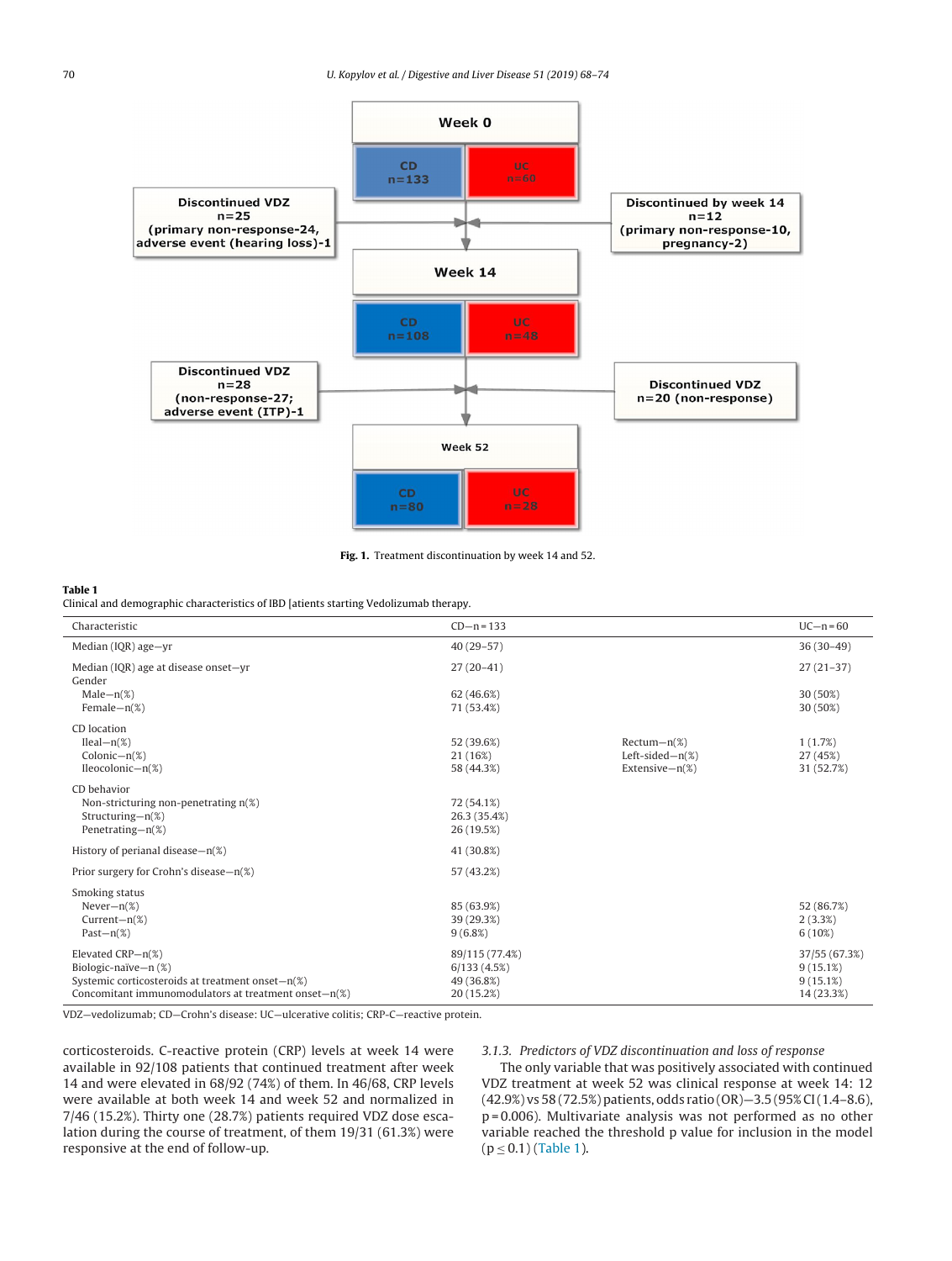#### **Table 2**

Association of clinical and demographic characteristics with continuation of vedolizumab treatment at week 52.

| CD (continued VDZ after week $14 - n = 108$ )                                                                                                                                                                                                | Discontinued<br>VDZ by week<br>$52(n=28)$                                | Discontinued<br>VDZ by week<br>$52(n=80)$                                   | P                                            | UC-(continued<br>VDZ after week<br>$14 - n = 48$ | Discontinued<br>VDZ by week<br>$52(n=20)$                                    | Continued VDZ P<br>at week 52<br>$(n = 28)$                                |                                               |
|----------------------------------------------------------------------------------------------------------------------------------------------------------------------------------------------------------------------------------------------|--------------------------------------------------------------------------|-----------------------------------------------------------------------------|----------------------------------------------|--------------------------------------------------|------------------------------------------------------------------------------|----------------------------------------------------------------------------|-----------------------------------------------|
| Gender<br>$Male-n(\%)$<br>Female $-n(\%)$                                                                                                                                                                                                    | 12 (42.9%)<br>16 (57.1%)                                                 | 38 (47.5%)<br>42 (52.5%)                                                    | 0.7                                          |                                                  | $9(45.0\%)$<br>11 (55.0%)                                                    | 19 (67.9%)<br>9(32.1%)                                                     | 0.11                                          |
| Disease location<br>$Ileal-n(\%)$<br>$Colonic-n(\%)$                                                                                                                                                                                         | 12 (42.9%)<br>5(17.9%)                                                   | 28 (36.8%)<br>11 (14.3%)                                                    | 0.7                                          | $Rectum-n(\%)$<br>Left-<br>$sided - n(\%)$       | $1(5.0\%)$<br>11 (55.0%)                                                     | 1(3.6%)<br>11 (39.3%)                                                      | 0.32                                          |
| Ileocolonic $-n(\%)$                                                                                                                                                                                                                         | 11 (39.3%)                                                               | 38 (49.4%)                                                                  |                                              | Extensive $-n(\%)$                               | $8(40.0\%)$                                                                  | 16 (57.1%)                                                                 |                                               |
| CD behavior<br>Non-stricturing non-penetrating-n(%)<br>Stricturing $-n(\%)$<br>Penetrating                                                                                                                                                   | 11 (39.3%)<br>9(32.1%)<br>8(28.6%)                                       | 45 (56.3%)<br>19 (23.8%)<br>16 (20.0%)                                      | 0.3                                          |                                                  |                                                                              |                                                                            |                                               |
| History of perianal disease-n(%)                                                                                                                                                                                                             | 13 (46.4%)                                                               | 23 (28.8%)                                                                  | 0.9                                          |                                                  |                                                                              |                                                                            |                                               |
| Smoking status<br>$Never-n(\%)$<br>$Current-n(\%)$<br>Past $-n(\%)$                                                                                                                                                                          | 21 (75.0%)<br>7(25.0%)<br>$0(0.0\%)$                                     | 47 (58.8%)<br>26 (32.5%)<br>7(8.8%)                                         | 0.16                                         |                                                  | 18 (90.0%)<br>$0(0.0\%)$<br>$2(10.0\%)$                                      | 22 (78.6%)<br>2(7.1%)<br>4(14.3%)                                          | 0.41                                          |
| Disease severity at baseline-n (%)<br>$Mid-n(\%)$<br>Moderate $-n$ (%)<br>Severe $-n(\%)$                                                                                                                                                    | 5(17.9%)<br>17 (60.7%)<br>6(21.4%)                                       | 18 (22.5%)<br>48 (60.0%)<br>14 (17.5%)                                      | 0.8                                          |                                                  | 5(25.0%)<br>11 (55.0%)<br>$4(20.0\%)$                                        | 7(25.0%)<br>10 (35.7%)<br>11 (39.3%)                                       | 0.35                                          |
| Biologic-naïve-n (%)<br>Elevated CRP at treatment onset-n(%)<br>Systemic corticosteroids at treatment onset, baseline-n(%)<br>Concomitant immunomodulators at treatment onset-n(%)<br>Response at week 14-n(%)<br>Elevated CRP, week 14-n(%) | $0(0\%)$<br>19 (79.2%)<br>8(28.6%)<br>3(10.7%)<br>12 (42.9%)<br>14 (70%) | 5(4%)<br>54 (78.3%)<br>24 (30.0%)<br>14 (17.7%)<br>58 (72.5%)<br>54 (75.0%) | 0.23<br>0.47<br>0.89<br>0.38<br>0.01<br>0.75 |                                                  | $2(10\%)$<br>14 (70.0%)<br>12 (60.0%)<br>$4(20.0\%)$<br>9(45%)<br>12 (66.7%) | 6(21.4%)<br>16 (64.0%)<br>9(32.1%)<br>8(26.8%)<br>24 (85.2%)<br>14 (60.9%) | 0.37<br>0.67<br>0.06<br>0.59<br>0.004<br>0.75 |
| Systemic corticosteroids, week 14-n(%)                                                                                                                                                                                                       | 4(14.3%)                                                                 | $8(10.0\%)$                                                                 | 0.50                                         |                                                  | $4(20.0\%)$                                                                  | 3(10.7%)                                                                   | 0.46                                          |

VDZ—vedolizumab; CD—Crohn's disease: UC—ulcerative colitis; CRP-C—reactive protein.

We also performed a Cox proportional hazards regression analysis to identify factors associated with secondary LOR to VDZ in CD patients; no significant associations were demonstrated (Supplementary Table 1).

#### 3.2. UC

#### 3.2.1. Induction data (week 14)

Forty eight of 60 (80%) patients continued treatment after week 14. At week 14, 34/60 (56.7%) patients responded to treatment, including  $14 (23.3%)$  in clinical remission ( $p = 0.67$  in comparison to CD). Out of 15 patients continuing treatment despite clinical nonresponse by week 14, 11 discontinued VDZ before week 52 and 4 continued treatment at week 52; 3 of those achieved response between week 14 and 52.

#### 3.2.2. Maintenance data (week 52)

At week 52, 27/60 (45%) patients were responding to treatment  $(p = 0.8$  compared to CD), including 20 (33%) in clinical remission; 33 (55%) discontinued treatment or did not respond; 28/48 (58.3%) patients that continued VDZ at week 14 were still on active VDZ treatment and 20 discontinued for non-response: 12-primary and 8-secondary LOR after 30 (18–37) weeks from initial response. Secondary LOR by week 52 occurred in 8/34 week 14 responders (23.5%).

At week 14, 7/48 (14.6%) of the patients that continued treatment were on systemic corticosteroids; at week 52, 1/28 (3.6%) patients continuing treatment were receiving corticosteroids.

CRP levels at week 14 were available in 41/48 of patients that continued treatment at week 14 and were elevated in  $26/41$  (63.4%). CRP levels at week 52 were available in 13 out 30 patients with elevated week 14 CRP levels and normalized in 5/13 (38.5%). Dose escalation to q4w was required in 17 (33.3%); 11/17 (64.7%) patients were responding to treatment by week 52.

#### 3.2.3. Predictors of VDZ discontinuation and loss of response

On univariate analysis, the only variable that was positively associated with continued VDZ treatment at week 52 was clinical response at week 14 (9/20 (45%) vs/28 (85.2%), OR—7.3, CI 95%  $(1,8-29.1)$ ,  $p = 0.004$ ). Multivariate analysis was not performed as no other variable reached the threshold p value for inclusion in the model ( $p \le 0.1$ ) (Table 2).

We also performed a Cox proportional hazards regression analysis to identify factors associated with secondary LOR to VDZ in IC/IBD-U patients; no significant associations were demonstrated (Supplementary Table 2). In addition, there were no significant differences in VDZ LOR–free survival between CD and UC/IBD-U [\(Fig.](#page-4-0) 2, Fig. 3).

#### 3.3. Safety

Adverse events during the first 14 weeks of therapy are described in detail elsewhere [\[12\].](#page-6-0) Overall, 18 patients reported adverse effects during the entire course of follow-up (week 0–52) [\(Table](#page-4-0) [3\).](#page-4-0) Six patients reported adverse events during the course of maintenance therapy (ITP, miscarriage, skin eruption, infusion reaction, cough, arthralgia—1 case of each); VDZ was discontinued in 1 patient due to an adverse event (ITP). Notably, there was one death during the induction phase. This was a 69-year old patient that received VDZ and full dose prednisone for severe pancolitis; after his second infusion of VDZ he developed necrotizing fasciitis followed by perforation after colonoscopy. After surgery the patient developed multi-organ failure that resulted in death. In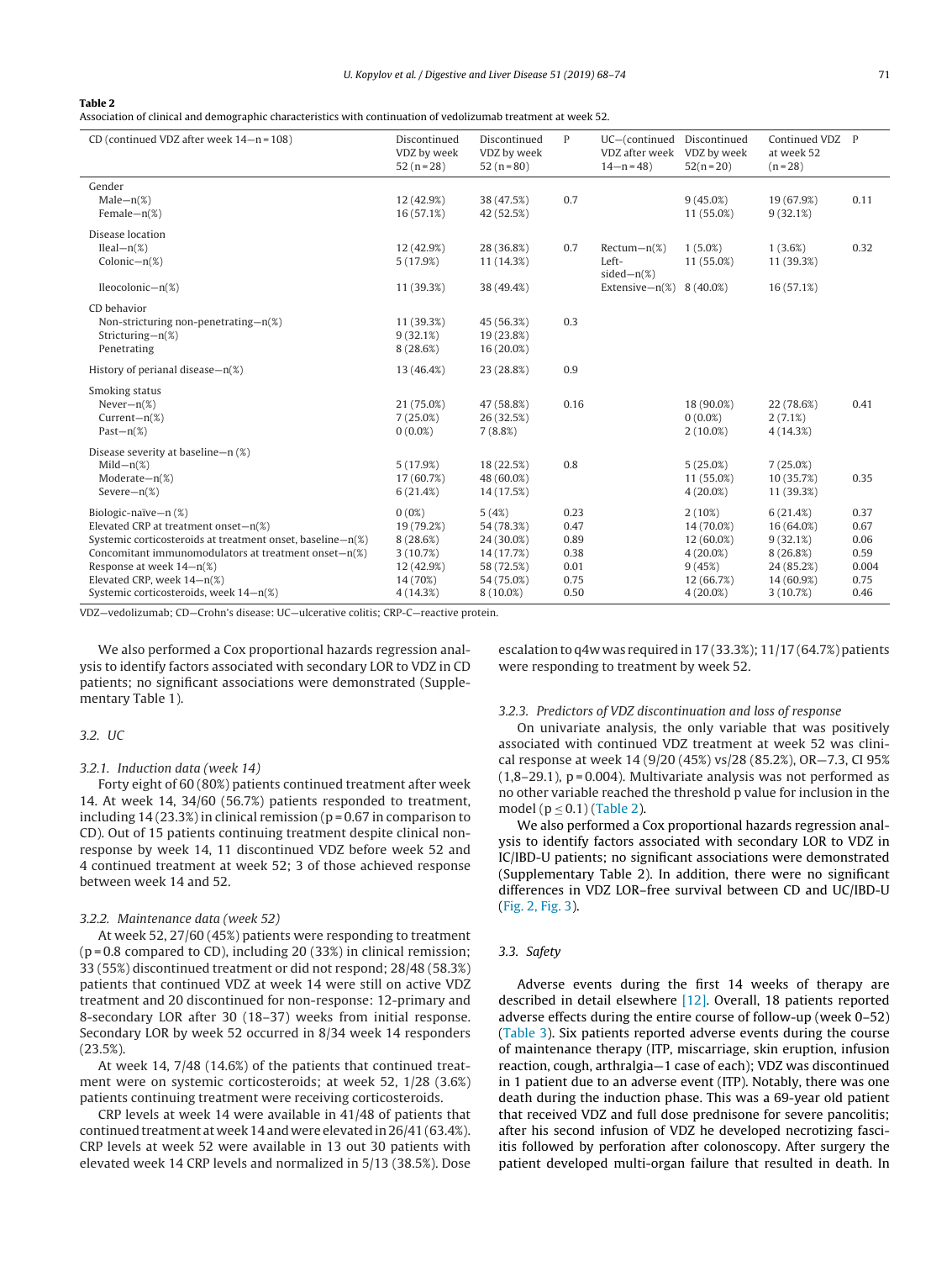<span id="page-4-0"></span>

**Fig. 2.** Response to vedolizumab at week 14 and 52.



**Fig. 3.** Kaplan–Meier survival analysis for development of secondary loss of response in patients that responded to treatment at week 14.

**Table 3**

Adverse effects during vedolizumab treatment.

|                                     |   | <b>UC</b> |
|-------------------------------------|---|-----------|
| Arthralgia                          | フ |           |
| Dyspnea                             |   |           |
| Encephalitis                        |   |           |
| Headache                            |   |           |
| Hearing loss                        |   |           |
| Idiopathic thrombocytopenic purpura |   |           |
| Infusion reaction                   |   |           |
| Line sepsis                         |   |           |
| Miscarriage                         |   |           |
| Nasopharingytis                     |   |           |
| Peripheral edema                    |   |           |
| Psychosis                           |   |           |
| Sepsis (resulting in death)         |   |           |
| Skin eruption                       |   |           |

addition, one case of encephalitis occurred; VDZ was reinstituted after progressive multifocal leukoencephalopathy was ruled out.

Twenty six (24.1%) CD patients required hospitalization during the course of follow-up, including 10 (9.8%) that required surgery. For UC/IBD—13 (25.5%) required hospitalization, of them 3 were hospitalized for total colectomy.

#### **4. Discussion**

This is a report of RWE of the effectiveness and safety of VDZ in a national multicenter Israeli cohort The current study is the extension of the previously published Israeli multicenter RWE series that focused on induction VDZ therapy. At week 52, response was observed in 62/133 (46.7%) CD patients, and in 27/60 (45%) UC/IBDU patients. Similarly to other RWE studies, our cohort was comprised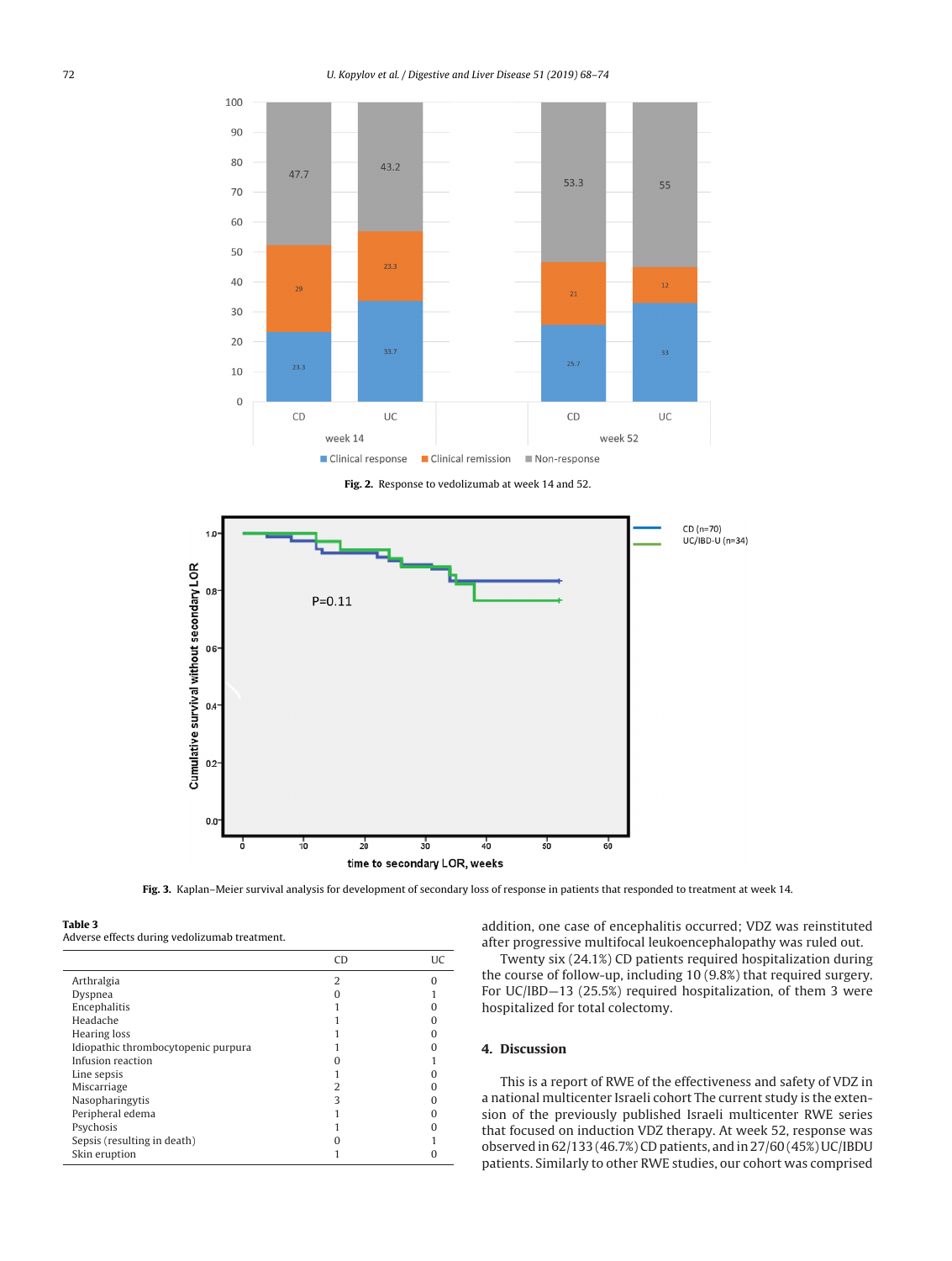<span id="page-5-0"></span>of patients with complicated disease who failed previous treatment lines including at least one anti-TNF (93%). Of note, we included only patients with active disease at treatment onset, thus demonstrating the potential of VDZ to induce and maintain remission in patients with active IBD. By week 52, 46.7% of CD and 42.6% of UC/IBD-U patients were responding to treatment; secondary LOR by week 52 occurred in 17% and 22% of week 14 responders in UC and CD, respectively. These response rates are in line with the reports of previous real-world cohorts inadult population(25–58%) [\[7,8,10,14\].](#page-6-0) Stallmach et al. reported a 21% remission rate in CD and 25% in UC after 54 weeks; clinical response rates were at week 54 were 25% in CD and 38% in UC, respectively [\[8\].](#page-6-0) Eriksson et al. reported drug continuation rate of 61% by week 52 in CD; 41/147 (27.8%) of the patients started on VDZ were in clinical remission and 36 (24.5%) were responding to treatment. For UC, the continuation rate was 65%; 28 (30.4%) were in clinical remission and 29  $(31.5%)$  at week 52 (out of 92 UC patients included) [\[11\].](#page-6-0) In recent reports form a large multicenter American cohort (VICTORY), 35% of the included 212 CD patients were in clinical remission at week 52 [\[7\].](#page-6-0) In UC, 12-month cumulative rates of clinical remission and endoscopic remission were 51% and 41%, respectively. Corresponding rates for corticosteroid-free remission and deep remission were 37% and 30%, respectively [\[17\]](#page-6-0) (Supplementary Table 5). In a recent systematic review, the pooled incidence rates of loss of response were 47.9 per 100 person-years of follow up (95% CI, 26.3–87.0; I2 = 74%) among patients with CD and 39.8 per 100 person-years of follow up (95% CI, 35.0–45.3;  $I2 = 0\%$ ) among patients with UC. Dose intensification restored response to the drug in 53.8% of secondary non-responders (95% CI, 21.8%–82.9%; I2 = 77%) [\[18\].](#page-6-0)

No significant difference in response/remission rate between UC and CD was detected in our study. The only predictor of maintenance of response was clinical response by week 14. In contrast with the Massachusetts cohort described by Allegretti et al. [\[10\],](#page-6-0) concomitant immunomodulators therapy did not have an impact on treatment outcomes in our study. Similarly, there was no association of previous anti-TNF exposure [\[7\]](#page-6-0) with treatment outcomes at week 52; however, only 7% of the patients in our cohort were anti-TNF naïve.

The rates of secondary LOR in our cohort are comparable to Allegretti et al. and are in line with anti-TNF data [\[19\].](#page-6-0) No difference in rates of secondary LOR between CD and UC was detected. Our data does not provide an insight into the mechanism of secondary LOR to VDZ.While for anti-TNFs, immunogenicity is an important driver of secondary LOR [\[20–22\],](#page-6-0) antibodies to VDZ are quite rare (up to 17% during induction therapy and 3% of patients during maintenance therapy) and do not correlate with clinical outcomes [\[21\];](#page-6-0) moreover, the association of drug levels with clinical outcomes for VDZ appears to be less robust [\[21,23,24\].](#page-6-0) Moreover, our data does not support a beneficial effect of combination therapy with thiopurines on the long-term efficacy of VDZ. These results are consistent with GEMINI data and RWE reports [3,14,15]; importantly, such combination therapy is not associated with VDZ trough levels or appearance of anti-VDZ antibodies, contrary to what was demonstrated for anti-TNFs [\[20–22\].](#page-6-0) Unfortunately, VDZ levels are available for only a small proportion of patients in this study.

Most of the adverse events occurred shortly after the initiation of treatment; discontinuation of VDZ due to an adverse event occurred in a single patient after week 14 (ITP that was not previously described in association with VDZ treatment). Other AEs reported during the maintenance phase were minor and did not necessitate treatment change.

Our study has several limitations mostly stemming from the retrospective multicenter design. The clinical scores used by the participating centers were not identical; in some patients, only PGA was available. CRP levels were missing for some of the visits, and endoscopic data was available in a small minority of the patients (not described for this reason). In addition, there is a significant discrepancy between clinical response and drug continuation rates. This is best explained by the fact that this study describes a realworld cohort; in daily clinical practice the decisions are usually based on the physician's impression of response that do not necessarily correlate with formal definitions of response by the clinical scores employed in a clinical trial. As 93% of our patients failed previous anti-TNF treatment, and had limited further therapeutic options the treating physician may be more likely to pursue VDZ treatment even when the benefit is not clear-cut in hope for a later response; such delayed response indeed occurred in almost 40% of CD and 20% of UC patients that did not respond by week 14.

In summary, VDZ appears to be safe and effective for maintenance treatment in both CD and UC in a large real-world cohort of complicated IBD patients. The response rate was quite similar for UC and CD. Secondary LOR occurred in a similar proportion to what was described for anti-TNFs. Further studies are merited to further elucidate the mechanisms and the predictors of loss of response to VDZ.

## **Conflict of interest**

UK reports research support form Takeda, Jannsen, Medtronic' speaking fees from Abbvie, Takeda, Jannsen, CTS.

ID reports consulting fees from Takeda, Janssen, Abbvie, Genentech, Pfizer, Ferring, Rafa laboratories, Given Imaging, Protalix, Roche, Celltrion. Speaking and teaching for Takeda, Janssen, Abbvie, Ferring, Falk Pharma, Given Imaging, Genentech, Pfizer, MSD, Neopharm.

ABS reports consulting fees from Takeda, Janssen and Abbvie, speaking and teaching for Takeda, Janssen, Abbvie, Neopharm and Rafa laboratories. Research support from Takeda and Janssen.

SBH reports consultancy and/or Advisory board fees from Abbvie, Schering Plough, Celltrion, Takeda, Janssen, Novartis. Research support from Celltrion and Abbvie.

MW reports speaker and consulting fees JC Healthcare, Israel, Abbvie Israel, Takeda, Israel. Consulting fees Given Imaging, Israel

YC reports grant support Abbvie, Takeda Consultancy: Abbvie, Takeda, Janssen, Medtronics, Protalix Speaker fees: Abbvie, Takeda, Janssen, Ferring.

EZ reports consulting fees from Janssen.

RE reports consulting/speaker fees from Abbvie, Takeda, Janssen, Rafa, Ferring, Medtronics/Given Imaging.

Other authors had no conflicts of interest to declare.

### **Appendix A. Supplementary data**

Supplementary data associated with this article can be found, in the online version, at <https://doi.org/10.1016/j.dld.2018.07.040>.

### **References**

- [1] [Parikh](http://refhub.elsevier.com/S1590-8658(18)30877-6/sbref0005) [A,](http://refhub.elsevier.com/S1590-8658(18)30877-6/sbref0005) [Fox](http://refhub.elsevier.com/S1590-8658(18)30877-6/sbref0005) [I,](http://refhub.elsevier.com/S1590-8658(18)30877-6/sbref0005) [Leach](http://refhub.elsevier.com/S1590-8658(18)30877-6/sbref0005) [T,](http://refhub.elsevier.com/S1590-8658(18)30877-6/sbref0005) [Xu](http://refhub.elsevier.com/S1590-8658(18)30877-6/sbref0005) [J,](http://refhub.elsevier.com/S1590-8658(18)30877-6/sbref0005) [Scholz](http://refhub.elsevier.com/S1590-8658(18)30877-6/sbref0005) [C,](http://refhub.elsevier.com/S1590-8658(18)30877-6/sbref0005) [Patella](http://refhub.elsevier.com/S1590-8658(18)30877-6/sbref0005) [M,](http://refhub.elsevier.com/S1590-8658(18)30877-6/sbref0005) [et](http://refhub.elsevier.com/S1590-8658(18)30877-6/sbref0005) [al.](http://refhub.elsevier.com/S1590-8658(18)30877-6/sbref0005) [Long-term](http://refhub.elsevier.com/S1590-8658(18)30877-6/sbref0005) [clinical](http://refhub.elsevier.com/S1590-8658(18)30877-6/sbref0005) [experi](http://refhub.elsevier.com/S1590-8658(18)30877-6/sbref0005)[ence](http://refhub.elsevier.com/S1590-8658(18)30877-6/sbref0005) [with](http://refhub.elsevier.com/S1590-8658(18)30877-6/sbref0005) [vedolizumab](http://refhub.elsevier.com/S1590-8658(18)30877-6/sbref0005) [in](http://refhub.elsevier.com/S1590-8658(18)30877-6/sbref0005) [patients](http://refhub.elsevier.com/S1590-8658(18)30877-6/sbref0005) [with](http://refhub.elsevier.com/S1590-8658(18)30877-6/sbref0005) [inflammatory](http://refhub.elsevier.com/S1590-8658(18)30877-6/sbref0005) [bowel](http://refhub.elsevier.com/S1590-8658(18)30877-6/sbref0005) [disease.](http://refhub.elsevier.com/S1590-8658(18)30877-6/sbref0005) [Inflamm](http://refhub.elsevier.com/S1590-8658(18)30877-6/sbref0005) [Bowel](http://refhub.elsevier.com/S1590-8658(18)30877-6/sbref0005) [Dis](http://refhub.elsevier.com/S1590-8658(18)30877-6/sbref0005) [2013;19:1691–9.](http://refhub.elsevier.com/S1590-8658(18)30877-6/sbref0005)
- [2] [Lam](http://refhub.elsevier.com/S1590-8658(18)30877-6/sbref0010) [MC,](http://refhub.elsevier.com/S1590-8658(18)30877-6/sbref0010) [Bressler](http://refhub.elsevier.com/S1590-8658(18)30877-6/sbref0010) [B.](http://refhub.elsevier.com/S1590-8658(18)30877-6/sbref0010) [Vedolizumab](http://refhub.elsevier.com/S1590-8658(18)30877-6/sbref0010) [for](http://refhub.elsevier.com/S1590-8658(18)30877-6/sbref0010) [ulcerative](http://refhub.elsevier.com/S1590-8658(18)30877-6/sbref0010) [colitis](http://refhub.elsevier.com/S1590-8658(18)30877-6/sbref0010) [and](http://refhub.elsevier.com/S1590-8658(18)30877-6/sbref0010) [Crohn's](http://refhub.elsevier.com/S1590-8658(18)30877-6/sbref0010) [disease:](http://refhub.elsevier.com/S1590-8658(18)30877-6/sbref0010) [results](http://refhub.elsevier.com/S1590-8658(18)30877-6/sbref0010) [and](http://refhub.elsevier.com/S1590-8658(18)30877-6/sbref0010) [implications](http://refhub.elsevier.com/S1590-8658(18)30877-6/sbref0010) [of](http://refhub.elsevier.com/S1590-8658(18)30877-6/sbref0010) [GEMINI](http://refhub.elsevier.com/S1590-8658(18)30877-6/sbref0010) [studies.](http://refhub.elsevier.com/S1590-8658(18)30877-6/sbref0010) [Immunotherapy](http://refhub.elsevier.com/S1590-8658(18)30877-6/sbref0010) [2014;6:963–71.](http://refhub.elsevier.com/S1590-8658(18)30877-6/sbref0010)
- [3] [Sandborn](http://refhub.elsevier.com/S1590-8658(18)30877-6/sbref0015) [WJ,](http://refhub.elsevier.com/S1590-8658(18)30877-6/sbref0015) [Feagan](http://refhub.elsevier.com/S1590-8658(18)30877-6/sbref0015) [BG,](http://refhub.elsevier.com/S1590-8658(18)30877-6/sbref0015) [Rutgeerts](http://refhub.elsevier.com/S1590-8658(18)30877-6/sbref0015) [P,](http://refhub.elsevier.com/S1590-8658(18)30877-6/sbref0015) [Hanauer](http://refhub.elsevier.com/S1590-8658(18)30877-6/sbref0015) [S,](http://refhub.elsevier.com/S1590-8658(18)30877-6/sbref0015) [Colombel](http://refhub.elsevier.com/S1590-8658(18)30877-6/sbref0015) [JF,](http://refhub.elsevier.com/S1590-8658(18)30877-6/sbref0015) [Sands](http://refhub.elsevier.com/S1590-8658(18)30877-6/sbref0015) [BE,](http://refhub.elsevier.com/S1590-8658(18)30877-6/sbref0015) [et](http://refhub.elsevier.com/S1590-8658(18)30877-6/sbref0015) [al.](http://refhub.elsevier.com/S1590-8658(18)30877-6/sbref0015) [Vedolizumab](http://refhub.elsevier.com/S1590-8658(18)30877-6/sbref0015) [as](http://refhub.elsevier.com/S1590-8658(18)30877-6/sbref0015) [induction](http://refhub.elsevier.com/S1590-8658(18)30877-6/sbref0015) [and](http://refhub.elsevier.com/S1590-8658(18)30877-6/sbref0015) [maintenance](http://refhub.elsevier.com/S1590-8658(18)30877-6/sbref0015) [therapy](http://refhub.elsevier.com/S1590-8658(18)30877-6/sbref0015) [for](http://refhub.elsevier.com/S1590-8658(18)30877-6/sbref0015) [Crohn's](http://refhub.elsevier.com/S1590-8658(18)30877-6/sbref0015) [disease.](http://refhub.elsevier.com/S1590-8658(18)30877-6/sbref0015) [N](http://refhub.elsevier.com/S1590-8658(18)30877-6/sbref0015) [Eng](http://refhub.elsevier.com/S1590-8658(18)30877-6/sbref0015) [J](http://refhub.elsevier.com/S1590-8658(18)30877-6/sbref0015) [Med](http://refhub.elsevier.com/S1590-8658(18)30877-6/sbref0015) [2013;369:711–21.](http://refhub.elsevier.com/S1590-8658(18)30877-6/sbref0015)
- [4] [Sands](http://refhub.elsevier.com/S1590-8658(18)30877-6/sbref0020) [BE,](http://refhub.elsevier.com/S1590-8658(18)30877-6/sbref0020) [Feagan](http://refhub.elsevier.com/S1590-8658(18)30877-6/sbref0020) [BG,](http://refhub.elsevier.com/S1590-8658(18)30877-6/sbref0020) [Rutgeerts](http://refhub.elsevier.com/S1590-8658(18)30877-6/sbref0020) [P,](http://refhub.elsevier.com/S1590-8658(18)30877-6/sbref0020) [Colombel](http://refhub.elsevier.com/S1590-8658(18)30877-6/sbref0020) [JF,](http://refhub.elsevier.com/S1590-8658(18)30877-6/sbref0020) [Sandborn](http://refhub.elsevier.com/S1590-8658(18)30877-6/sbref0020) [WJ,](http://refhub.elsevier.com/S1590-8658(18)30877-6/sbref0020) [Sy](http://refhub.elsevier.com/S1590-8658(18)30877-6/sbref0020) [R,](http://refhub.elsevier.com/S1590-8658(18)30877-6/sbref0020) [et](http://refhub.elsevier.com/S1590-8658(18)30877-6/sbref0020) [al.](http://refhub.elsevier.com/S1590-8658(18)30877-6/sbref0020) [Effects](http://refhub.elsevier.com/S1590-8658(18)30877-6/sbref0020) [of](http://refhub.elsevier.com/S1590-8658(18)30877-6/sbref0020) [vedolizumab](http://refhub.elsevier.com/S1590-8658(18)30877-6/sbref0020) [induction](http://refhub.elsevier.com/S1590-8658(18)30877-6/sbref0020) [therapy](http://refhub.elsevier.com/S1590-8658(18)30877-6/sbref0020) [for](http://refhub.elsevier.com/S1590-8658(18)30877-6/sbref0020) [patients](http://refhub.elsevier.com/S1590-8658(18)30877-6/sbref0020) [with](http://refhub.elsevier.com/S1590-8658(18)30877-6/sbref0020) [Crohn's](http://refhub.elsevier.com/S1590-8658(18)30877-6/sbref0020) [disease](http://refhub.elsevier.com/S1590-8658(18)30877-6/sbref0020) [in](http://refhub.elsevier.com/S1590-8658(18)30877-6/sbref0020) [whom](http://refhub.elsevier.com/S1590-8658(18)30877-6/sbref0020) [tumor](http://refhub.elsevier.com/S1590-8658(18)30877-6/sbref0020) [necrosis](http://refhub.elsevier.com/S1590-8658(18)30877-6/sbref0020) [factor](http://refhub.elsevier.com/S1590-8658(18)30877-6/sbref0020) [antagonist](http://refhub.elsevier.com/S1590-8658(18)30877-6/sbref0020) [treatment](http://refhub.elsevier.com/S1590-8658(18)30877-6/sbref0020) [failed.](http://refhub.elsevier.com/S1590-8658(18)30877-6/sbref0020) [Gastroenterology](http://refhub.elsevier.com/S1590-8658(18)30877-6/sbref0020) [2014;147:618–27.e3.](http://refhub.elsevier.com/S1590-8658(18)30877-6/sbref0020)
- [5] [Shelton](http://refhub.elsevier.com/S1590-8658(18)30877-6/sbref0025) [E,](http://refhub.elsevier.com/S1590-8658(18)30877-6/sbref0025) [Allegretti](http://refhub.elsevier.com/S1590-8658(18)30877-6/sbref0025) [JR,](http://refhub.elsevier.com/S1590-8658(18)30877-6/sbref0025) [Stevens](http://refhub.elsevier.com/S1590-8658(18)30877-6/sbref0025) [B,](http://refhub.elsevier.com/S1590-8658(18)30877-6/sbref0025) [Lucci](http://refhub.elsevier.com/S1590-8658(18)30877-6/sbref0025) [M,](http://refhub.elsevier.com/S1590-8658(18)30877-6/sbref0025) [Khalili](http://refhub.elsevier.com/S1590-8658(18)30877-6/sbref0025) [H,](http://refhub.elsevier.com/S1590-8658(18)30877-6/sbref0025) [Nguyen](http://refhub.elsevier.com/S1590-8658(18)30877-6/sbref0025) [DD,](http://refhub.elsevier.com/S1590-8658(18)30877-6/sbref0025) [et](http://refhub.elsevier.com/S1590-8658(18)30877-6/sbref0025) [al.](http://refhub.elsevier.com/S1590-8658(18)30877-6/sbref0025) [Efficacy](http://refhub.elsevier.com/S1590-8658(18)30877-6/sbref0025) [of](http://refhub.elsevier.com/S1590-8658(18)30877-6/sbref0025) [vedolizumab](http://refhub.elsevier.com/S1590-8658(18)30877-6/sbref0025) [as](http://refhub.elsevier.com/S1590-8658(18)30877-6/sbref0025) [induction](http://refhub.elsevier.com/S1590-8658(18)30877-6/sbref0025) [therapy](http://refhub.elsevier.com/S1590-8658(18)30877-6/sbref0025) [in](http://refhub.elsevier.com/S1590-8658(18)30877-6/sbref0025) [refractory](http://refhub.elsevier.com/S1590-8658(18)30877-6/sbref0025) [IBD](http://refhub.elsevier.com/S1590-8658(18)30877-6/sbref0025) [patients:](http://refhub.elsevier.com/S1590-8658(18)30877-6/sbref0025) [a](http://refhub.elsevier.com/S1590-8658(18)30877-6/sbref0025) [multicenter](http://refhub.elsevier.com/S1590-8658(18)30877-6/sbref0025) [cohort.](http://refhub.elsevier.com/S1590-8658(18)30877-6/sbref0025) [Inflamm](http://refhub.elsevier.com/S1590-8658(18)30877-6/sbref0025) [Bowel](http://refhub.elsevier.com/S1590-8658(18)30877-6/sbref0025) [Dis](http://refhub.elsevier.com/S1590-8658(18)30877-6/sbref0025) [2015;21:2879–85.](http://refhub.elsevier.com/S1590-8658(18)30877-6/sbref0025)
- [6] [Baumgart](http://refhub.elsevier.com/S1590-8658(18)30877-6/sbref0030) [DC,](http://refhub.elsevier.com/S1590-8658(18)30877-6/sbref0030) [Bokemeyer](http://refhub.elsevier.com/S1590-8658(18)30877-6/sbref0030) [B,](http://refhub.elsevier.com/S1590-8658(18)30877-6/sbref0030) [Drabik](http://refhub.elsevier.com/S1590-8658(18)30877-6/sbref0030) [A,](http://refhub.elsevier.com/S1590-8658(18)30877-6/sbref0030) [Stallmach](http://refhub.elsevier.com/S1590-8658(18)30877-6/sbref0030) [A,](http://refhub.elsevier.com/S1590-8658(18)30877-6/sbref0030) [Schreiber](http://refhub.elsevier.com/S1590-8658(18)30877-6/sbref0030) [S.](http://refhub.elsevier.com/S1590-8658(18)30877-6/sbref0030) [Vedolizumab](http://refhub.elsevier.com/S1590-8658(18)30877-6/sbref0030) [induction](http://refhub.elsevier.com/S1590-8658(18)30877-6/sbref0030) [therapy](http://refhub.elsevier.com/S1590-8658(18)30877-6/sbref0030) [for](http://refhub.elsevier.com/S1590-8658(18)30877-6/sbref0030) [inflammatory](http://refhub.elsevier.com/S1590-8658(18)30877-6/sbref0030) [bowel](http://refhub.elsevier.com/S1590-8658(18)30877-6/sbref0030) [disease](http://refhub.elsevier.com/S1590-8658(18)30877-6/sbref0030) [in](http://refhub.elsevier.com/S1590-8658(18)30877-6/sbref0030) [clinical](http://refhub.elsevier.com/S1590-8658(18)30877-6/sbref0030) [practice—a](http://refhub.elsevier.com/S1590-8658(18)30877-6/sbref0030) [nationwide](http://refhub.elsevier.com/S1590-8658(18)30877-6/sbref0030) [consecutive](http://refhub.elsevier.com/S1590-8658(18)30877-6/sbref0030) [German](http://refhub.elsevier.com/S1590-8658(18)30877-6/sbref0030) [cohort](http://refhub.elsevier.com/S1590-8658(18)30877-6/sbref0030) [study.](http://refhub.elsevier.com/S1590-8658(18)30877-6/sbref0030) [Aliment](http://refhub.elsevier.com/S1590-8658(18)30877-6/sbref0030) [Pharmacol](http://refhub.elsevier.com/S1590-8658(18)30877-6/sbref0030) [Ther](http://refhub.elsevier.com/S1590-8658(18)30877-6/sbref0030) [2016;43:1090–2.](http://refhub.elsevier.com/S1590-8658(18)30877-6/sbref0030)